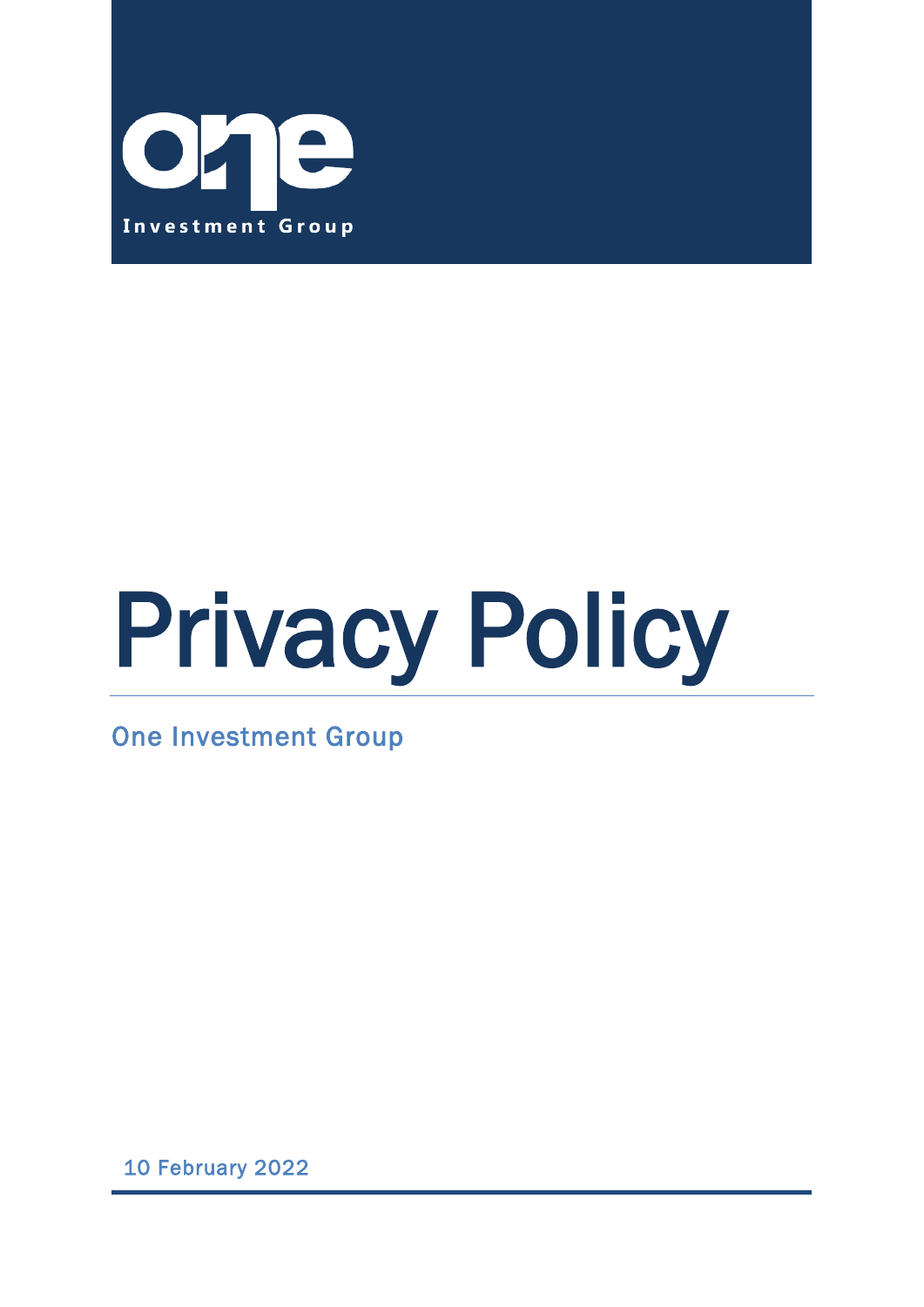

# **Table of Contents**

| 1.  |  |
|-----|--|
| 2.  |  |
| 3.  |  |
| 4.  |  |
| 5.  |  |
| 6.  |  |
| 7.  |  |
| 8.  |  |
| 9.  |  |
|     |  |
|     |  |
|     |  |
|     |  |
|     |  |
|     |  |
| 16. |  |
|     |  |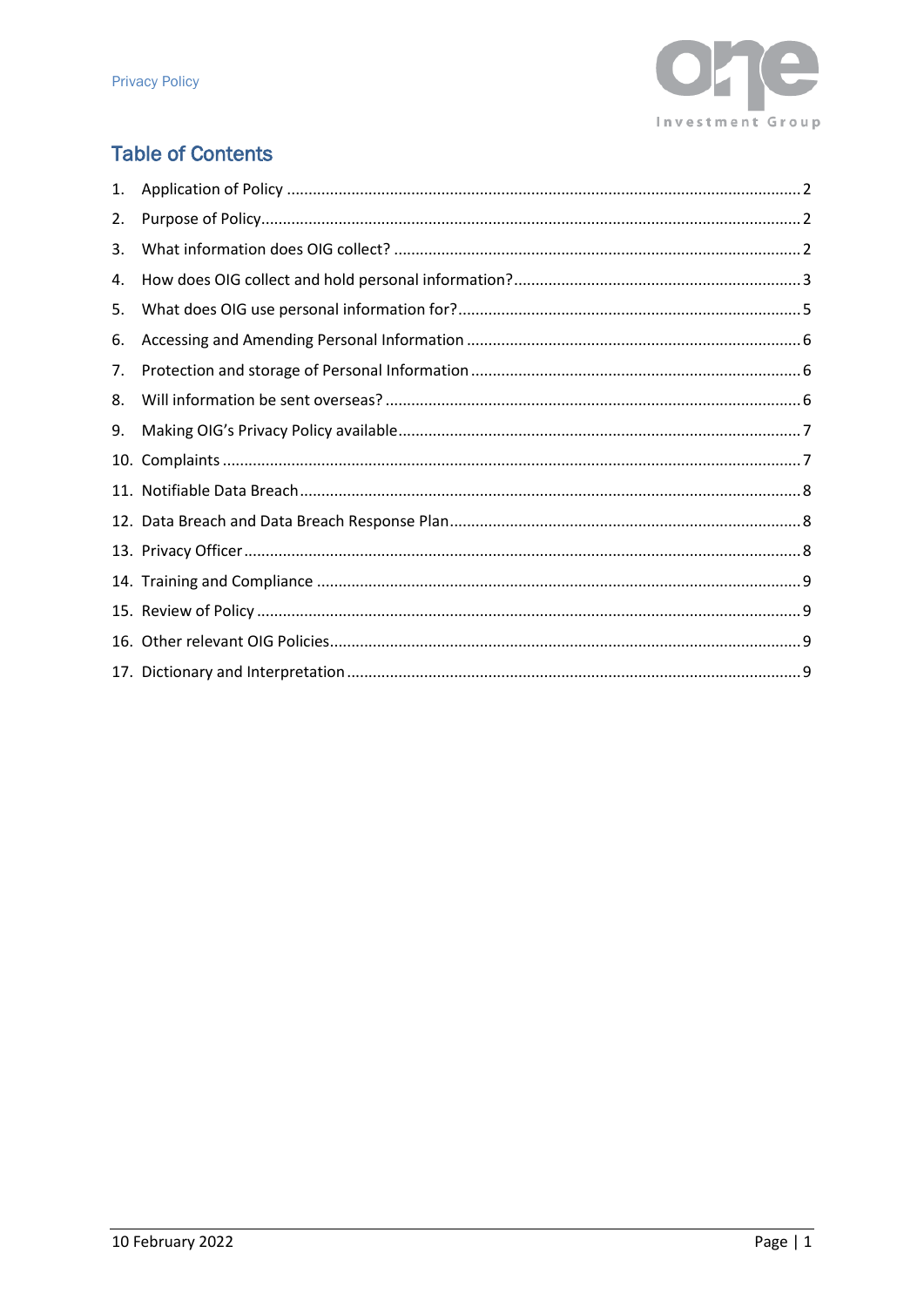

# <span id="page-2-0"></span>1. Application of Policy

1.1. This policy applies to all members of the One Investment Group (**OIG**) that hold an Australian financial services licence (**AFS Licence**) to provide financial services to retail and/or wholesale clients and their OIG Corporate Authorised Representatives (each an **OIG Licensee**).

## <span id="page-2-1"></span>2. Purpose of Policy

- 2.1. Privacy is important and OIG is committed to managing personal information responsibly
- 2.2. OIG considers having a documented approach to how it collects, secures, stores, uses and discloses personal information is important and this policy is designed:
	- (a) to assist in identifying the personal and sensitive information held by OIG;
	- (b) to describe how it collects, secures, stores, uses and discloses personal information;
	- (c) to describe OIG's approach to Notifiable Data Breaches; and
	- (d) to set out the role of the Privacy Officer.
- 2.3. OIG Licensees provide a designated service for the purpose of the AML/CTF Act and must be aware how those laws impact on their obligations under the Privacy Act.

## <span id="page-2-2"></span>3. What information does OIG collect?

3.1. OIG Licensees in operating their business may collect personal information and in certain limited circumstances, sensitive information.

#### **Investors and custodial clients**

- 3.2. In operating its financial services business (including establishing and administering investments, providing custodial and depository services and determining and monitoring target markets for its financial products and handling complaints) OIG may collect the following information:
	- (a) full name, prior or other names, date of birth, gender;
	- (b) contact details including:
		- (i) postal, residential and email addresses; and
		- (ii) telephone, mobile and fax numbers;
	- (c) a copy of a driver licence and/or passport or other identification documentation for the purpose of verifying identity and residence and to ensure compliance with the any relevant requirements including AML/CTF Act, foreign tax compliance reporting or Australian withholding tax;
	- (d) tax file numbers (TFN) and bank account details for the purpose of administering investor accounts and tax reporting and withholding;
	- (e) investor contribution details and investment choice;
	- (f) details about authorised signatories on investments or accounts with OIG;
	- (g) detailed contact information about the relevant financial adviser; and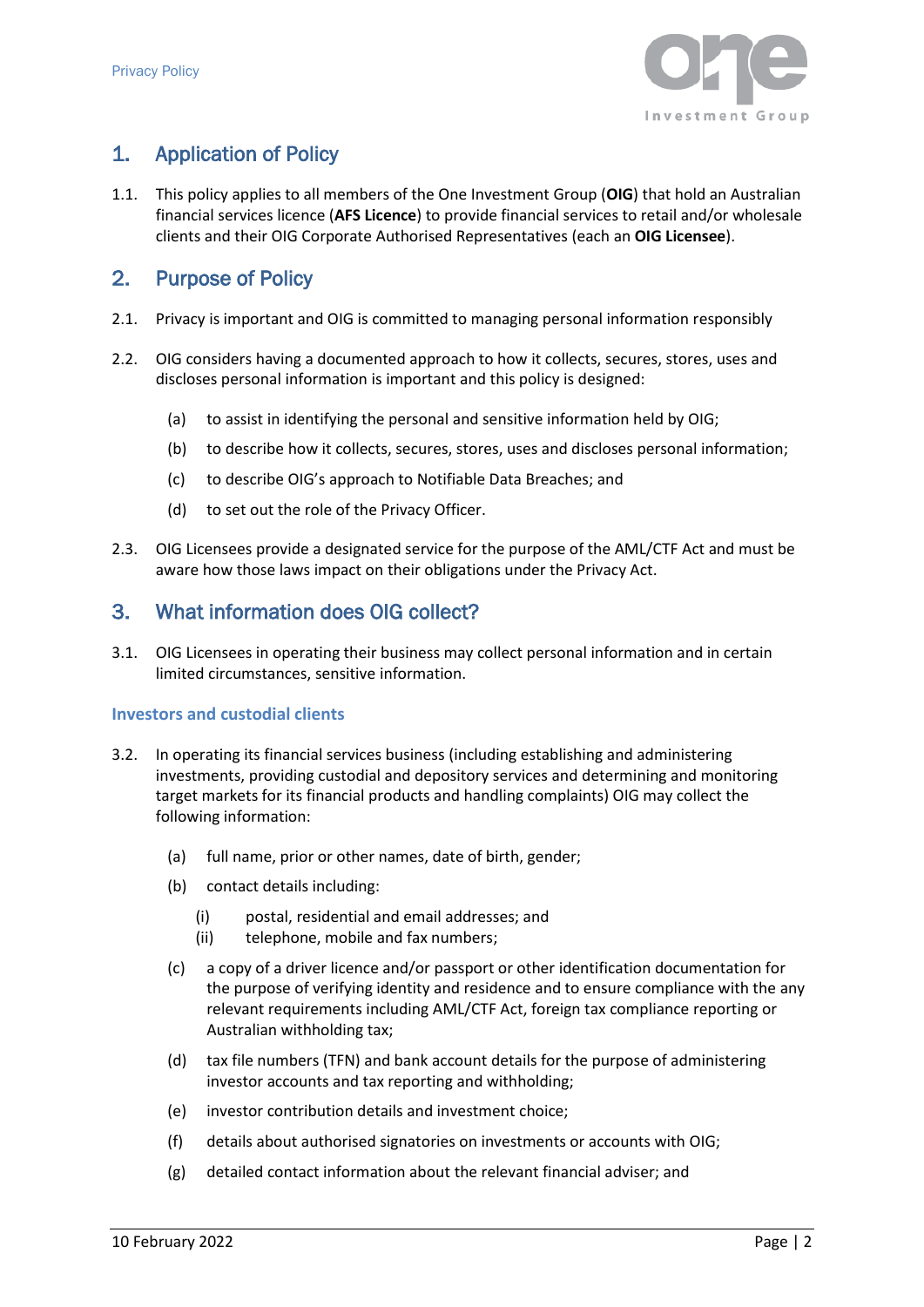

- (h) copies of any relevant trust deeds, partnership agreements or constitutions, which may be relevant to comply with the AML/CTF Act.
- 3.3. It may, on occasion also be necessary in each case to obtain other details, including information relating to powers of attorney or for probate and estate administration.

#### **Personal information in relation to Fund Assets**

- 3.4. As trustee or responsible entity for a Fund, an OIG Licensee may hold an asset (for example a lease of a property or a loan to, or guaranteed, by a person) that may require it to collect the following information:
	- (a) full name, date of birth, gender and contact details including telephone, address, email and fax;
	- (b) a copy of a driver licence and/or passport or other identification documentation for the purpose of verifying identity and residence;
	- (c) tax file numbers (TFN) and bank account details for the purpose of administering payments in respect of the relevant Fund asset;
	- (d) details about authorised signatories in connection with counterpart to the relevant Fund asset.
- 3.5. It may, on occasion also be necessary in each case to obtain other details, including information relating to powers of attorney or for probate and estate administration.

#### **Sensitive Information**

- 3.6. OIG may collect sensitive information in respect of:
	- (a) Investors, during their review of AML/CTF review, for example where a potential investor is identified as high risk because they have a criminal record or a political party affiliation; or
	- (b) Potential employees where pre-appointments checks such as bankruptcy and criminal record are performed.

OIG Licensees would generally reject the application or, where *OIG's Employee Handbook* directs, the potential employee. Where the applicant or potential employee is rejected, the OIG Licensee will destroy the information collected when it is no longer legally obliged to hold it1*.*

#### <span id="page-3-0"></span>4. How does OIG collect and hold personal information?

- 4.1. In collecting personal information, OIG will:
	- (a) disclose how it manages personal information in an open and transparent way;
	- (b) not collect personal information unless that information is reasonably necessary for the one or more of OIG's functions or activities;

*<sup>1</sup> Part 10 of the AML/CTF Act generally requires information to be held for 7 years.*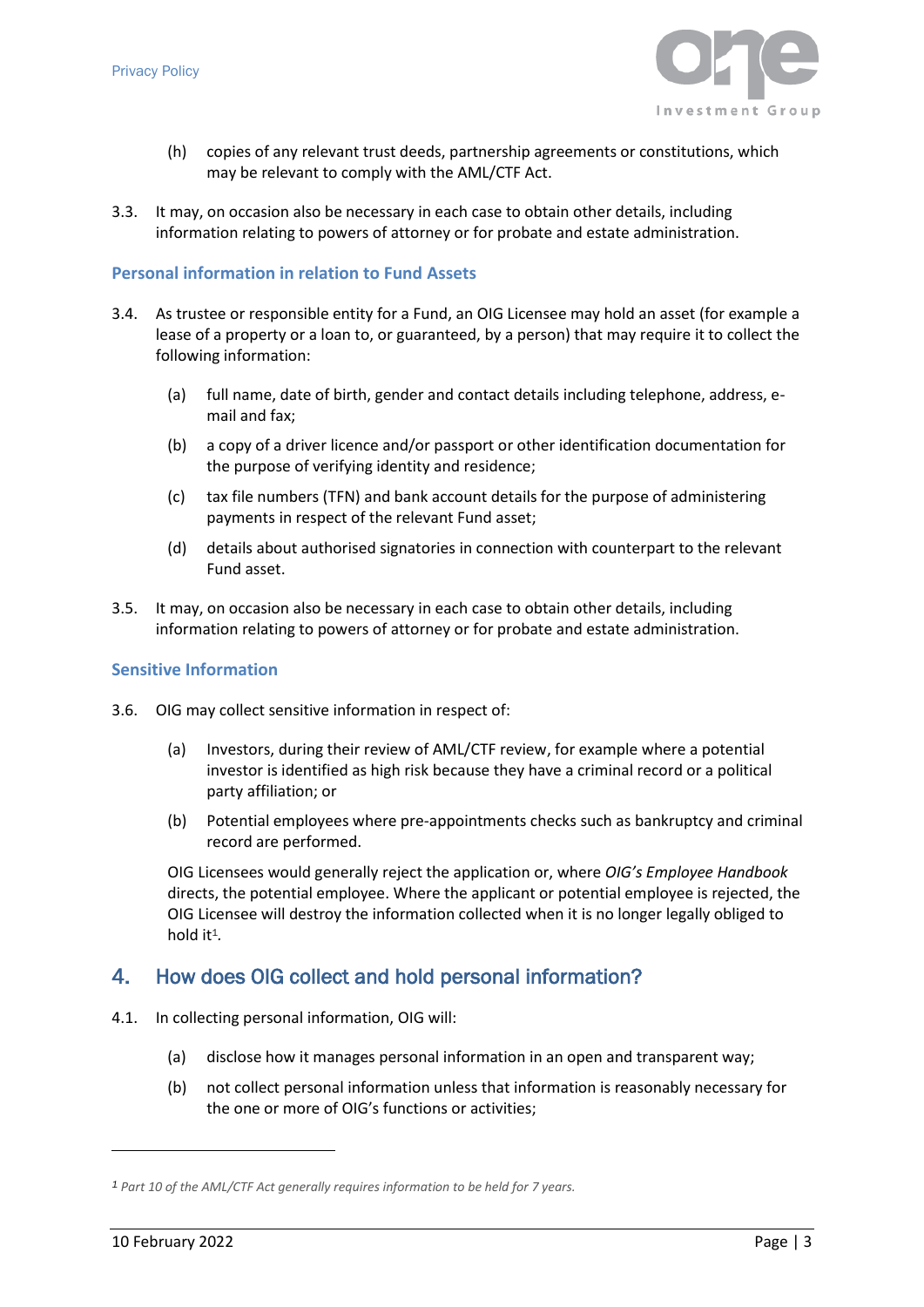

- (c) only collect information by lawful and fair means;
- (d) only collect personal information from the individual unless it is unreasonable or impracticable to do so; and
- (e) if it receives personal information that was not solicited, destroy that information.
- 4.2. An individual is not required to provide an OIG Licensee or their service provider with their personal information, but if they do not do so OIG may not be able to provide them with products or services. If an individual applies for or accepts any of OIG products or services or otherwise provides OIG with their personal information, they agree to their information being collected, held, used and disclosed as set out in this Privacy Policy. OIG may revise this Privacy Policy and will advise place the revised Privacy Policy on the OIG website or otherwise notifying individuals of the change.
- 4.3. OIG may collect personal information in various ways including from Application Forms or other documents, telephone, email, letters or other correspondence and from websites and other social media channels. Wherever practicable, OIG will collect information about individuals from them directly.
- 4.4. However, it may be necessary at times to collect information about individuals from other external sources, such as:
	- (a) a service provider, such as a registry service provider or investment manager;
	- (b) a financial adviser or broker;
	- (c) authorised representatives, such as executors or administrators; and
	- (d) identification verification service providers.

#### **OIG Websites**

- 4.5. If an individual uses an OIG website the following types of information may be collected and analysed for statistical purposes:
	- (a) the number of users who visit the website;
	- (b) the number of pages viewed; and
	- (c) traffic patterns.
- 4.6. This is anonymous statistical data and no attempt is made to identify users or their browsing activities. This data is used only to evaluate OIG's website performance and to improve the content OIG displays to the audience.
- 4.7. Other information, such as browser type, is included in a 'cookie' that is sent to the user's computer when they complete certain tasks on the OIG website. A cookie contains bits of information that enables OIG's servers to identify and interact efficiently with the user's computer. Cookies are designed to provide a better, more customised website experience, and to make it easier for users to use OIG's website. Individuals can configure their computer to accept or reject cookies.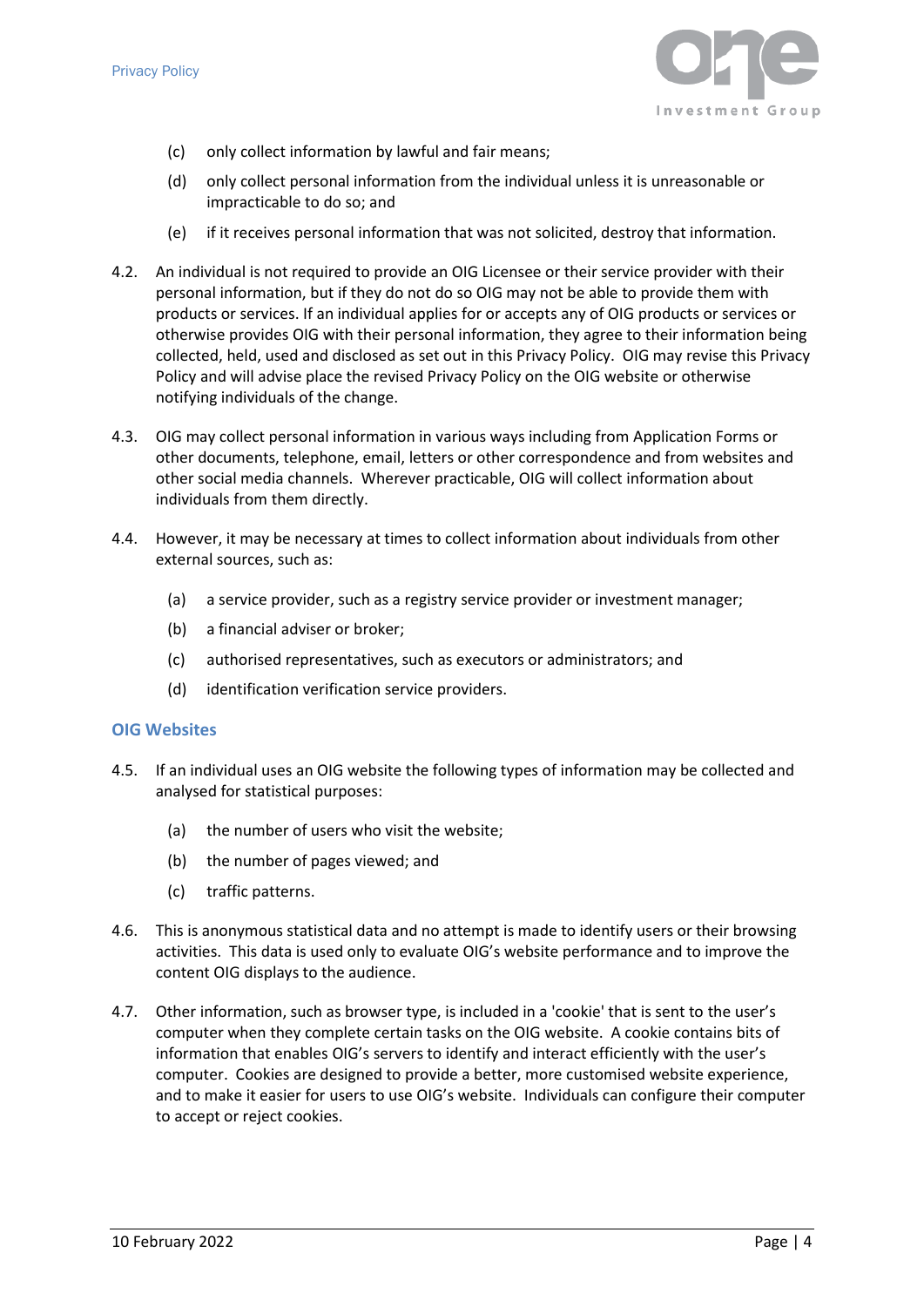

# <span id="page-5-0"></span>5. What does OIG use personal information for?

- 5.1. OIG generally only uses and discloses information for the purpose for which it was disclosed or related purposes which would reasonably be expected. Those purposes include:
	- (a) to establish and administer investments or other relationships with the OIG Licensee;
	- (b) for communication purposes including surveys and questionnaires;
	- (c) to comply with OIG's record-keeping, reporting, and tax obligations;
	- (d) to comply with other legal obligations such as laws that require OIG Licensees to "*know your customer*", to report on tax compliance and to determine a target market for its products;
	- (e) to protect legal rights and to prevent fraud and abuse;
	- (f) for quality assurance and training purposes;
	- (g) to enable OIG and its investment managers to provide information about new and existing products and services that will enhance the relationship between OIG, the relevant investment manager and individuals. However, OIG respects the right of individuals to ask OIG not to do this and will not share personal information between unrelated investment managers of different funds; and
	- (h) to handle any relevant enquiries or complaints.
- 5.2. OIG may be required by law to disclose personal information. For instance, OIG may be required to provide details to:
	- (a) Australian Government regulators such as the Australian Securities and Investments Commission, the Australian Tax Office, the Australian Transaction Reports and Analysis Centre and to other regulatory or government entities;
	- (b) the Australian Financial Complaints Authority (AFCA) or the Australian Information Commissioner;
	- (c) as required by a court order (including in Family Law matters);
	- (d) other regulatory or governmental entities outside of Australia.
- 5.3. In order to meet the needs of and provide services to individuals dealing with OIG Licensees, such as registry services, administration of accounts and mailing of investor holding and distribution statements, it may be necessary to release information or provide access to external service providers, for instance:
	- (a) to investment managers to better understand the types of investors in the funds they administer and provide services to the OIG Licensee including services in relation to target market determinations;
	- (b) to any organisations involved in providing, managing or administering OIG's products systems or services such as custodians, registries, administrators, mail houses and software and information technology providers;
	- (c) to auditors, consultants and other professional advisers;
	- (d) to appropriate advisers, such as financial, legal, or other consultancy services;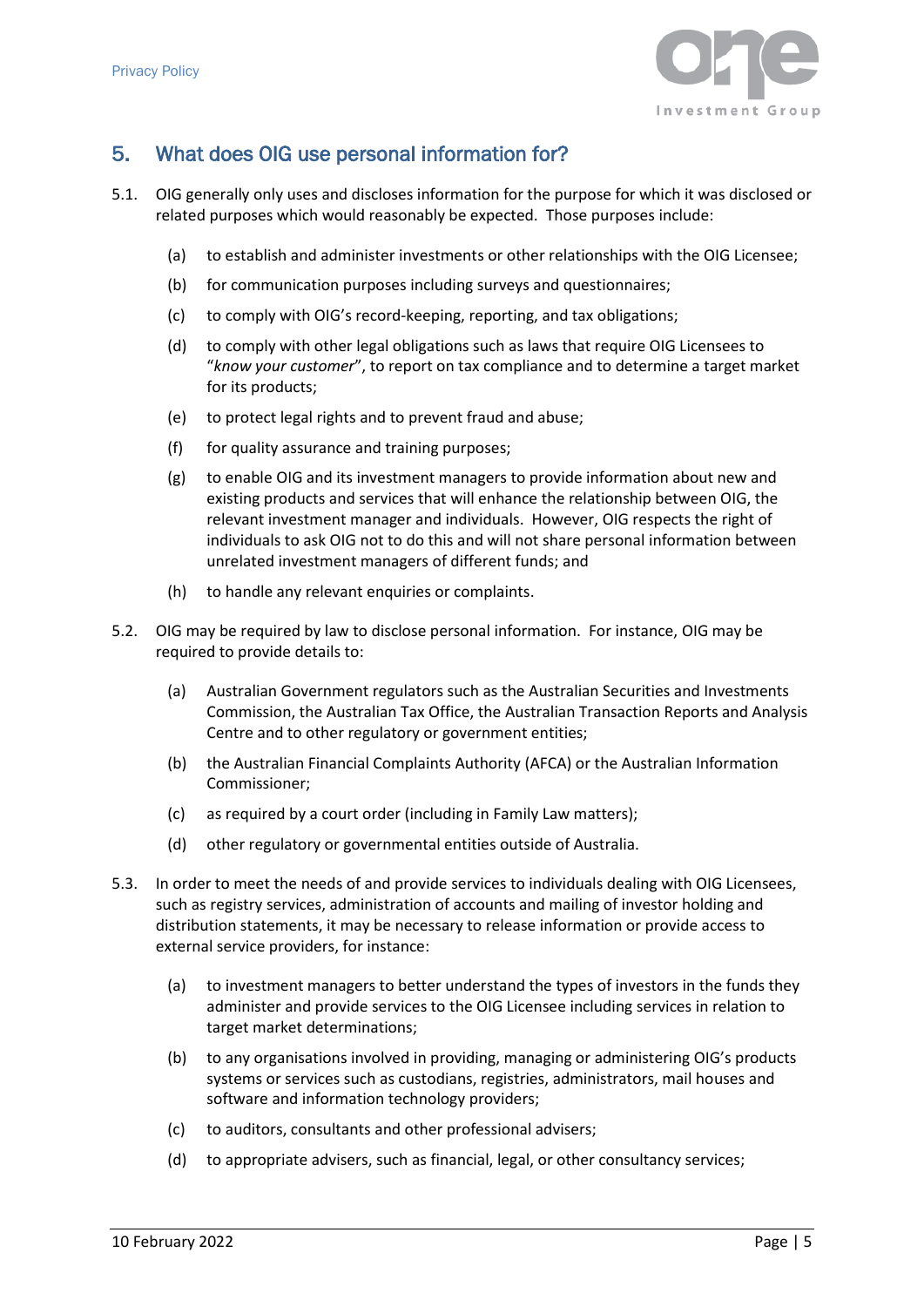

- (e) to a legal personal representative, attorney or any other person who may be entitled to receive the proceeds from an individual's investment or account with OIG;
- (f) to other financial institutions who hold an account in an investor's name, for example, where amounts have been transferred to or from that account;
- (g) to authorities investigating (or who could potentially investigate) alleged fraudulent or suspicious transactions in relation to an investment or account.
- 5.4. Information about an individual or individual's dealings with OIG is not and will not be sold to any other company, individual, or group.

#### <span id="page-6-0"></span>6. Accessing and Amending Personal Information

- 6.1. Individuals may request access to any personal information OIG holds about them. Generally, if it is incorrect, OIG will correct it at their request.
- 6.2. An individual's right to access is subject to some exceptions allowed by law2. Where they are able to, OIG Licensees will notify individuals of the basis for any denial of access to their personal information.

#### <span id="page-6-1"></span>7. Protection and storage of Personal Information

- 7.1. All personal information OIG collects will be held securely.
- 7.2. Personal information is protected from unauthorised access through the use of secure passwords, user logins or other security procedures. Developments in security and encryption technology are reviewed regularly as detailed in OIG's *IT, Cyber Resilience and Disaster Recovery Policy*.

#### <span id="page-6-2"></span>8. Will information be sent overseas?

- 8.1. OIG Licensees do not anticipate that its trustees, responsible entities and custodians will disclose information to overseas recipients.
- 8.2. One Registry Services when providing registry services to an OIG Licensee, may disclose personal information to data processors located in Vietnam. These data processors have contracted to abide by Australian Privacy Law and are ISO 27001 (Data Security Management Systems) compliant. OIG Licensees will take reasonable steps to ensure that any overseas recipient will deal with such personal information in a way that is consistent with the APPs.
- 8.3. Other service providers used by OIG Licensees may disclose to overseas recipients the personal information they have collected for OIG Licensees. OIG Licensees have procedures to monitor its service providers including having them confirm their compliance with the Privacy Act.

*<sup>2</sup> For example an OIG Licensee may deny access where the information is the subject of a suspicious matter report made to AUSTRAC. Under s.41 of the AML/CTF Act it is a criminal offence to tip-off the customer that the OIG Licensee considers a transaction as suspicious or as informed AUSTRAC of its suspicions.*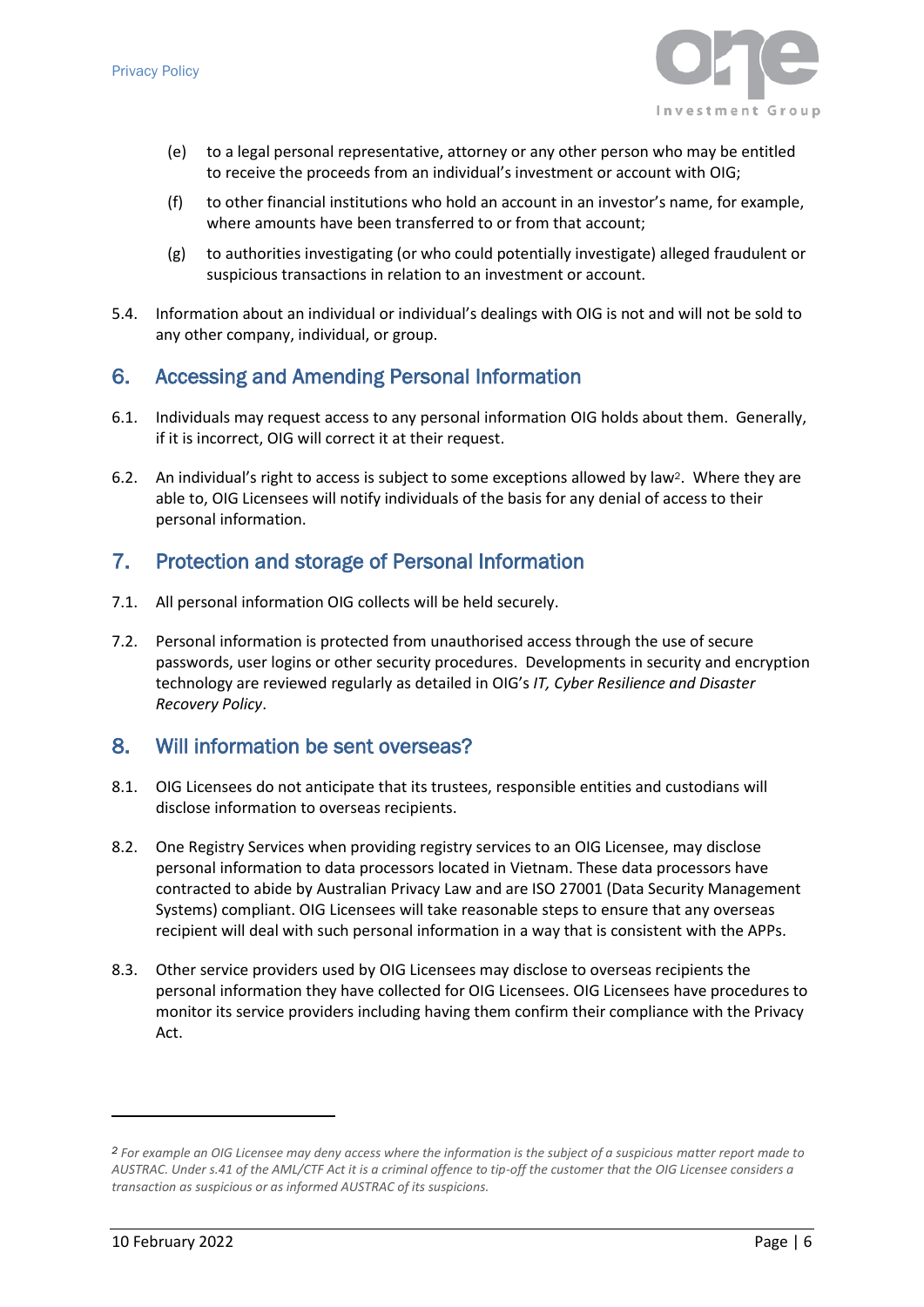

# <span id="page-7-0"></span>9. Making OIG's Privacy Policy available

- 9.1. OIG will make its Privacy Policy available on its website and will send a printed version free of charge to those who request it <sup>3</sup>.
- 9.2. OIG Licensees ensure that a PDS or other offer document for a product offered by them, contains:
	- (a) a statement as to the availability of and access to the OIG Privacy Policy;
	- (b) a general statement as to the substantial aspects of the policy that may impact on investors in the product; and
	- (c) a general statement as to OIG's obligations in respect of the collection of personal information.
- <span id="page-7-2"></span>9.3. OIG's Privacy Policy is available from OIG free of charge through:
	- (a) downloading a copy in document format from OIG's website www.oneinvestment.com.au;
	- (b) Requesting a copy be emailed by emailing a request to enquiries@oneinvestment.com.au;
	- (c) Telephoning us and requesting a copy be mailed or emailed by calling (02) 8277 0000 (+612 8277 0000 for international callers);
	- (d) Writing to OIG and requesting a copy be mailed or emailed using OIG's postal address: PO Box R1471, Royal Exchange NSW 1225
- 9.4. If a copy of this Privacy Policy in requested in a particular format (for example, on audio disc) please contact OIG at the telephone number or postal address set out above and OIG will accommodate any reasonable request.

## <span id="page-7-1"></span>10. Complaints

- 10.1. If an individual has a complaint about the manner in which an OIG Licensee has collected, held, used, disclosed, kept, or given people access to their personal information, they may complain to OIG by phone, email, letter or in person using the details in claus[e 9.3](#page-7-2) above. The individual will need to provide OIG with sufficient details regarding their complaint and during the investigation phase, OIG may ask complainants to provide additional information.
- 10.2. Complaints will be referred to OIG's Privacy Officer who will investigate and then determine the steps OIG will take to resolve the complaint.
- 10.3. OIG will notify complainants in writing of OIG's determination, generally within 30 days. If the complainant is not satisfied with OIG's determination or does not receive a response within 30 days, the complainant can contact OIG to discuss their concerns and they can refer the complaint to the Office of the Australian Information Commissioner at www.oaic.gov.au

*<sup>3</sup> The APPs, particularly APP 5, requires OIG, as an APP entity to take such steps as are reasonable in the circumstances to make the OIG Privacy Policy available*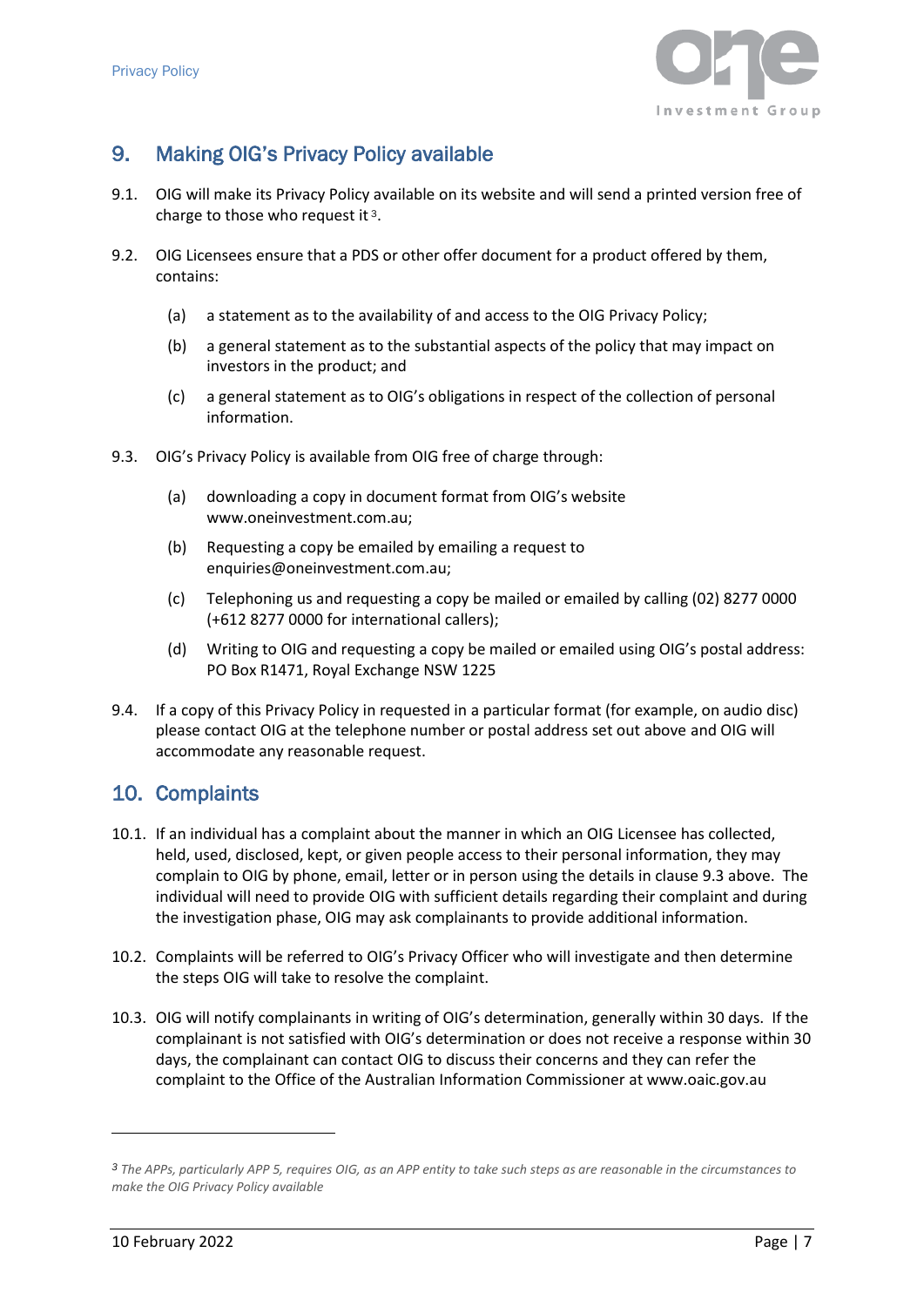

# <span id="page-8-0"></span>11. Notifiable Data Breach

- 11.1. If OIG becomes aware that there are reasonable grounds to believe an eligible data breach has occurred, OIG is obligated to notify individuals at likely risk of serious harm and OAIC as soon practicable. In any event, OIG must take all reasonable steps to ensure that their assessment is completed and the OAIC and potentially affected individuals are contacted within 30 days of the organisation becoming aware of the data breach.
- 11.2. If there is a suspected or actual data breach which may compromise personal information, OIG will promptly undertake an assessment of the incident. Where relevant, immediate steps will be taken to contain the breach. These steps may include limiting any further access or distribution of the affected personal information, or the possible compromise of other personal information.
- 11.3. If the unauthorised access, disclosure or loss of personal information is likely to cause serious harm to one or more individuals and the likely risk of serious harm has not been prevented by remedial action, OIG will notify affected individuals and OAIC as soon as practicable. The notification will include OIG's identity and contact details, a description of the incident, the kind of information concerned and any recommended steps for affected individuals.
- 11.4. Following any data breach incident, OIG will undertake a review process to help prevent future breaches in accordance with OIG's Data Breach Response Plan and Breach Reporting Template.

#### <span id="page-8-1"></span>12. Data Breach and Data Breach Response Plan

- 12.1. A Data Breach occurs when either personal information or sensitive information is lost or subjected to unauthorised access, modification, use of disclosure or other misuse or interference.
- 12.2. The data breaches can be caused or exacerbated by a range of factors, affect different types of personal information or sensitive information and give rise to a range of actual or potential harms to individuals, organisations and government agencies.
- 12.3. The data breaches are required to be assessed and reported under this Privacy Policy, the Breach and Incident Handling Policy and OIG's Data Breach Response Plan.
- 12.4. OIG's Data Breach Response Plan assists OIG in managing a data breach. The plan forms part of OIG's incident and breach reporting process but sets out a specific framework of procedures and lines of authority for OIG staff in the event of a data breach or suspected data breach.

## <span id="page-8-2"></span>13. Privacy Officer

- 13.1. OIG has appointed a Privacy Officer to be the first point of contact in OIG when privacy issues arise either internally or externally.
- 13.2. The Privacy Officer is responsible for:
	- (a) developing and implementing a privacy policy that suits OIG's business and complies with the law;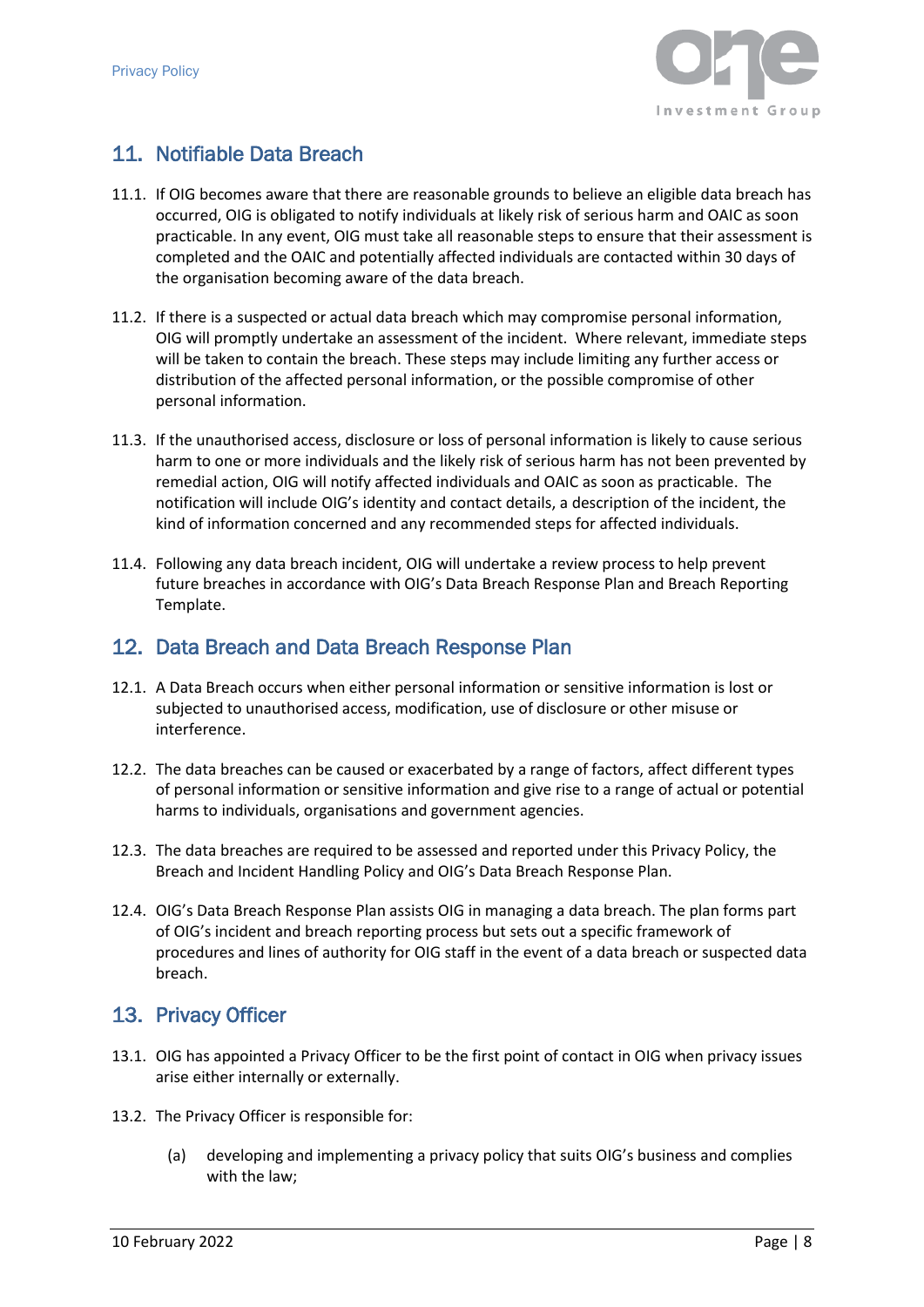

- (b) ensuring that the OIG Privacy Policy and procedures are fully implemented and working effectively; and
- (c) reporting to the board of OIG any breach of the OIG Privacy Policy.

#### <span id="page-9-0"></span>14. Training and Compliance

- 14.1. The implementation of (including training on) and monitoring of compliance with this policy is undertaken in accordance with OIG's *Compliance Management Systems Framework*.
- 14.2. Compliance with this policy is mandatory and any actual non-compliance must be reported and assessed through the normal incident/ breach reporting process. Any deliberate act of non-compliance by any employee may result in disciplinary action.

#### <span id="page-9-1"></span>15. Review of Policy

This policy will be reviewed at the intervals and in the manner described in OIG's *Compliance Management Systems Framework*.

#### <span id="page-9-2"></span>16. Other relevant OIG Policies

In addition to the *Compliance Management Systems Framework*, other OIG relevant policies and procedures are:

- (a) Breach and Incident Handling Policy;
- (b) IT, Cyber Resilience and Disaster Recovery Policy;
- (c) OIG's Employee Handbook;
- (d) Data Breach Response Plan.

#### <span id="page-9-3"></span>17. Dictionary and Interpretation

- 17.1. In this policy, a reference to a person performing an act, for example *Director, Operations*, that person may delegate the performance of the relevant act to another, for example *Manager, Operations* provided they adequately supervise their delegate.
- 17.2. In addition to the terms defined in the Compliance Management Systems Framework, when used in this policy, the following capitalised terms have the meanings set out below:

| Term                    | <b>Meaning</b>                                                          |
|-------------------------|-------------------------------------------------------------------------|
| <b>AML/CTF Act</b>      | Anti-Money Laundering and Counter-Terrorism Financing Act 2006          |
| <b>AML/CTF Rules</b>    | Anti-Money Laundering and Counter-Terrorism Financing Rules             |
|                         | Instrument 2007                                                         |
| <b>APPs</b>             | The Australian Privacy Principles set out in the Privacy Act            |
| <b>Application Form</b> | An application form or other request to invest in a fund operated by an |
|                         | OIG Licensee or other method of providing its registry service provider |
|                         | with personal information.                                              |
| <b>NDB Act</b>          | Privacy Amendment (Notifiable Data Breaches) Act 2017                   |
| <b>OAIC</b>             | Office of the Australian Information Commissioner                       |
| Personal                | Information or an opinion (including information or an opinion forming  |
| <b>Information</b>      | part of a data base, whether true or not, and whether recorded in a     |